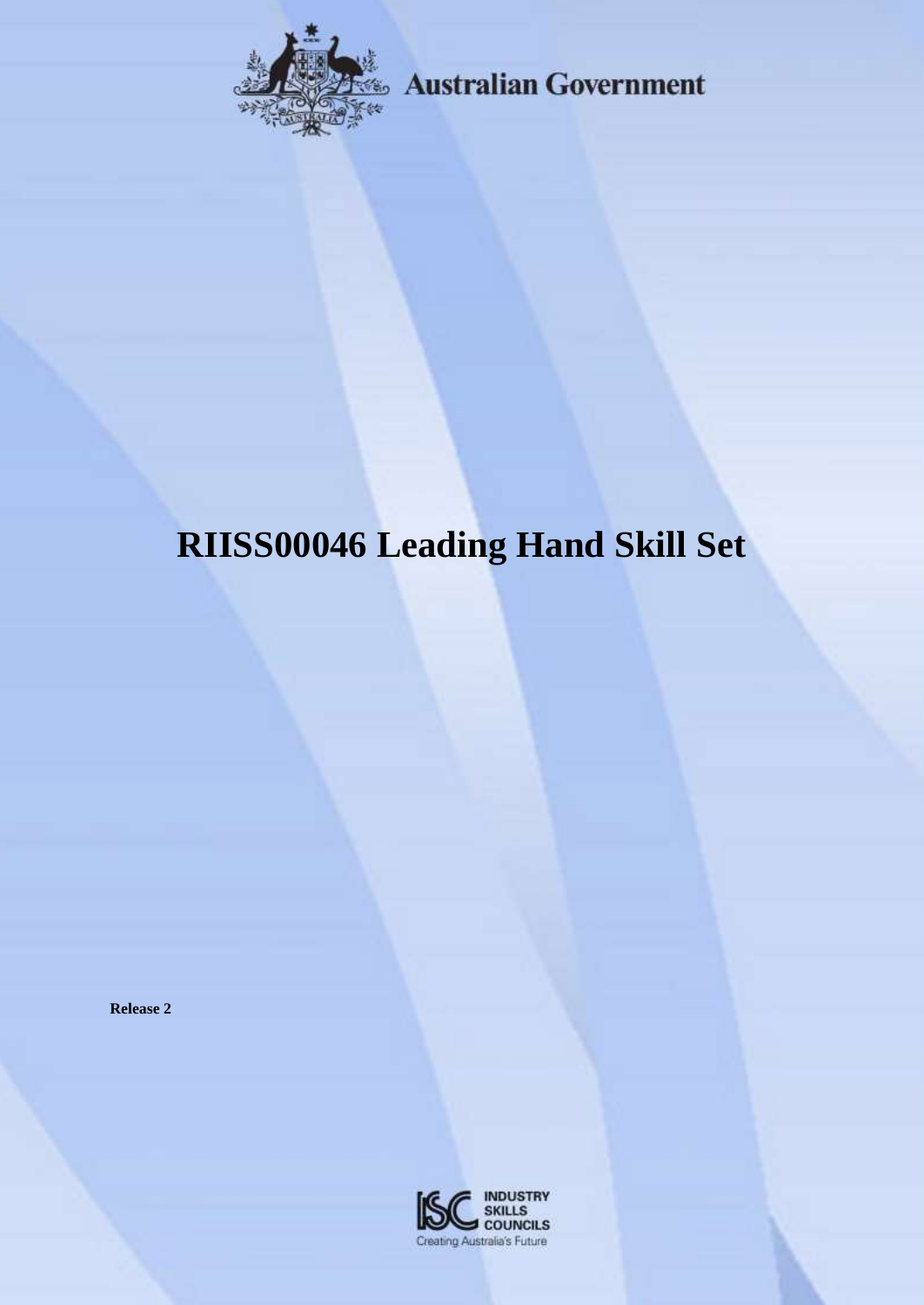## **RIISS00046 Leading Hand Skill Set**

#### **Modification History**

| <b>Release</b> | <b>Comments</b>                                                |
|----------------|----------------------------------------------------------------|
|                | Skill Set transitioned to new standards for training packages. |
| $\overline{2}$ | Units updated to current versions.                             |

## **Skill Set Description**

### **Pathways Information**

#### **Licensing/Regulatory Information**

No licensing, legislative or certification requirements apply to this Skill Set at the time of publication.

### **Skill Set Requirements**

Successful completion of six (6) units of competency listed below:

| <b>BSBSUS301</b>        | Implement and monitor environmentally sustainable work practices                                |
|-------------------------|-------------------------------------------------------------------------------------------------|
| <b>BSBWOR404</b>        | Develop work priorities                                                                         |
| <b>BSBWHS401</b>        | Implement and monitor WHS policies, procedures and programs to<br>meet legislative requirements |
| <b>BSBWOR502</b>        | Lead and manage team effectiveness                                                              |
| RIIGOV <sub>401</sub> D | Apply, monitor and report on compliance systems                                                 |
| <b>RIIRIS301D</b>       | Apply risk management processes                                                                 |

## **Target Group**

This Skill Set is for individuals working as a leading hand in the Resources and Infrastructure Industry.